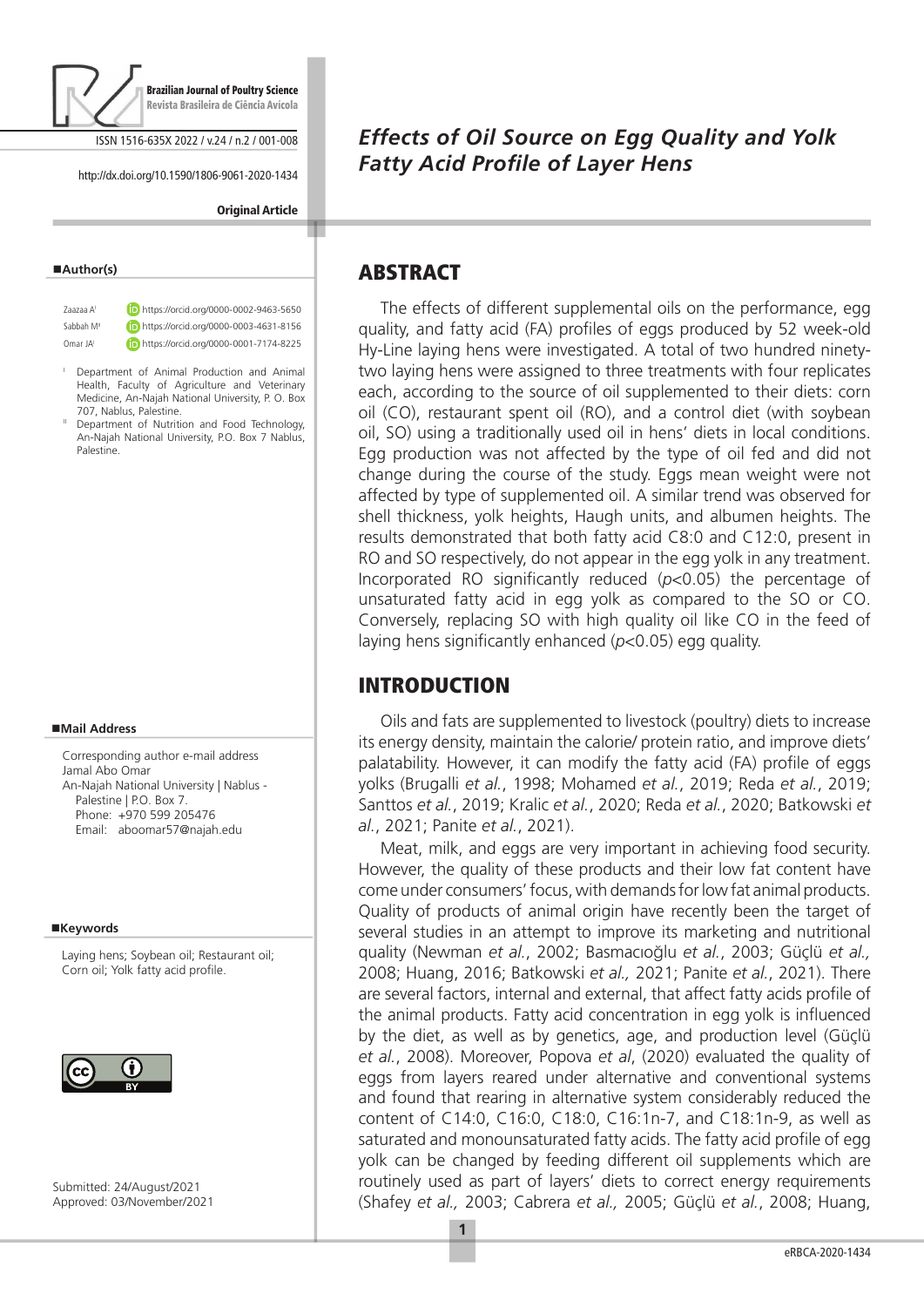

2016; Batkowski *et al.,* 2021; Panite *et al.*, 2021). Polyunsaturated fatty acids change yolk lipids profile, as indicated by previous research (Eseceli & Kahraman, 2004; Güçlü *et al.*, 2008). It is well known that plant oils used in poultry feed have similar lipid profiles. However, they differ in their physical characteristics and effects on fat properties of animal products (Güçlü *et al.*, 2008). Şenköylü, (2001) supposed that the reason behind these differences could be type of soil and the genetic makeup of plant sources.

Although much research was conducted to investigate the effect of different supplemental oils on animal products' fatty acid profiles (Balevi and Coşkun, 2000; Grobas *et al.,* 2001; Shafey *et al.,* 2003; Basmacıoğlu *et al.*, 2003; Guo *et al.*, 2004; Saghir, *et al.,* 2012; Abo Omar & Zaza, 2016; El Qub and Abo Omar, 2016), results of some works were inconsistent (Grobas *et al.,* 2001; Shafey *et al.*, 2003; Murata *et al.*, 2003; Cabrera *et al.,* 2005). Unsaturated fatty acid enriched vegetable oils are better digested by poultry, as compared to fatty acid enriched animal fats (Zduńczyk *et al.*, 2001; Dvorin *et al.*,1998). In pigs, feeding conjugated linoleic acid (CLA) increased the rate of gain (Thiel-Cooper *et al.*, 2001; Lauridsen *et al.,* 2005), and improved feed efficiency (Lauridsen *et al.*, 2005; Bee, 2001; Ramsay *et al.*, 2001; Wiegand *et al.*, 2001). However, in several other investigations, no growth-enhancing effect of CLA in pigs was observed (Ramsay *et al.*, 2001; Stangl *et al.*, 1999; Muller *et al.*, 2000; Gatlin *et al.*, 2002). Body weight gain and feed intake of broiler chickens were significantly reduced by dietary CLA (Szymczyk *et al.*, 2001). An increase in weight gain and feed intake was reported by Bolukbasi (2006), whereas Sirri *et al.* (2003) found no influence of dietary CLA on productive performance in poultry.

It is necessary to understand the effect of different oils on the performance and external and internal egg quality factors better, as well as investigate the effect of serum lipid profile under local conditions, especially when using RO and CO in poultry diets instead of the traditionally used SO.

The objective of this study was investigating the effect of feeding RO and CO as supplementary oils on layers performance, egg quality, and fatty acid composition of the egg yolk, as compared to traditionally used SO.

## MATERIALS AND METHODS

The present study was conducted at the An-Najah National University farm, Tulkarm, Palestine, in the period between March and June, 2019. One hundred ninety two 52 week old Hy-Line laying hens were used in the study. Hens were placed in individual cages with dimensions of 45 x 45 x 30 cm and randomly distributed among three groups with four replicates per group, containing 16 hens each. Diets were formulated according to the nutrient requirements of laying hens presented in NRC (1985). Experimental rations including three rations were as follows: Diet with soybean oil (SO) as a control diet, diet with spent restaurant oil (RO), diet with corn oil, (CO) at level of 2% of the experimental rations (Table 1).

**Table 1 –** The experimental ration fed to laying hens with soybean (SO), restaurant (RO), and corn (CO) oils, g/kg.

| Item                     | Content |
|--------------------------|---------|
| Ingredient (kg)          |         |
| Corn                     | 447     |
| Wheat                    | 167     |
| Soybean meal             | 243     |
| Experimental oil*        | 20      |
| Limestone                | 100     |
| Methionine               | 1.5     |
| Lysine                   | 0.8     |
| Layers premix**          | 5       |
| Sodium carbonate         | 2.2     |
| <b>DCP</b>               | 13      |
| Salt                     | 8       |
| Chemical composition (%) |         |
| Dry matter               | 88      |
| Crude protein            | 17      |
| Crude fat                | 4.5     |
| Crude fiber              | 4.1     |
| Total Ca                 | 3.1     |
| Total P                  | 0.8     |
| ME, MJ/ kg               | 11.0    |

\*oil was supplemented to diets as SO, soybean oil (control); RO, restaurant oil; CO, corn oil.

\*\*Premix provided per kg of premix: 6 000 000 IU vitamin A; 6 000 IU vitamin D3; 20 000 IU vitamin E; 2 g vitamin K2; 1.3 g vitamin B1; 2.2 g vitamin B2; 1.9 g vitamin B6; 14 mg vitamin B12; 8 g niacin; 320 mg folic acid; 3 g calcium pantothenic acid; 46 mg D-Biotin.: 75 g Mn; 28 g Fe; 65 g Zn; 5 g Cu; 0.2 g I.

All hens were under similar management and environmental conditions such as lighting program (16 hours light: 8 hours darkness).

The study comprised three periods with 2 weeks each, starting from 52 weeks of age. The first period lasted from 52 to 54 weeks (1-14 d); the second period from 54 to 56 weeks (15-28 d); and the third period from 56 to 58 wk (29-42 d) of birds' age.

Egg production, egg weight, and hens' body weight were measured during 42 days, as well as yolk color, shell quality, and shell thickness. Egg shell thickness (mm) was measured using a micrometer and the mean of the total period was calculated. Moreover, Haugh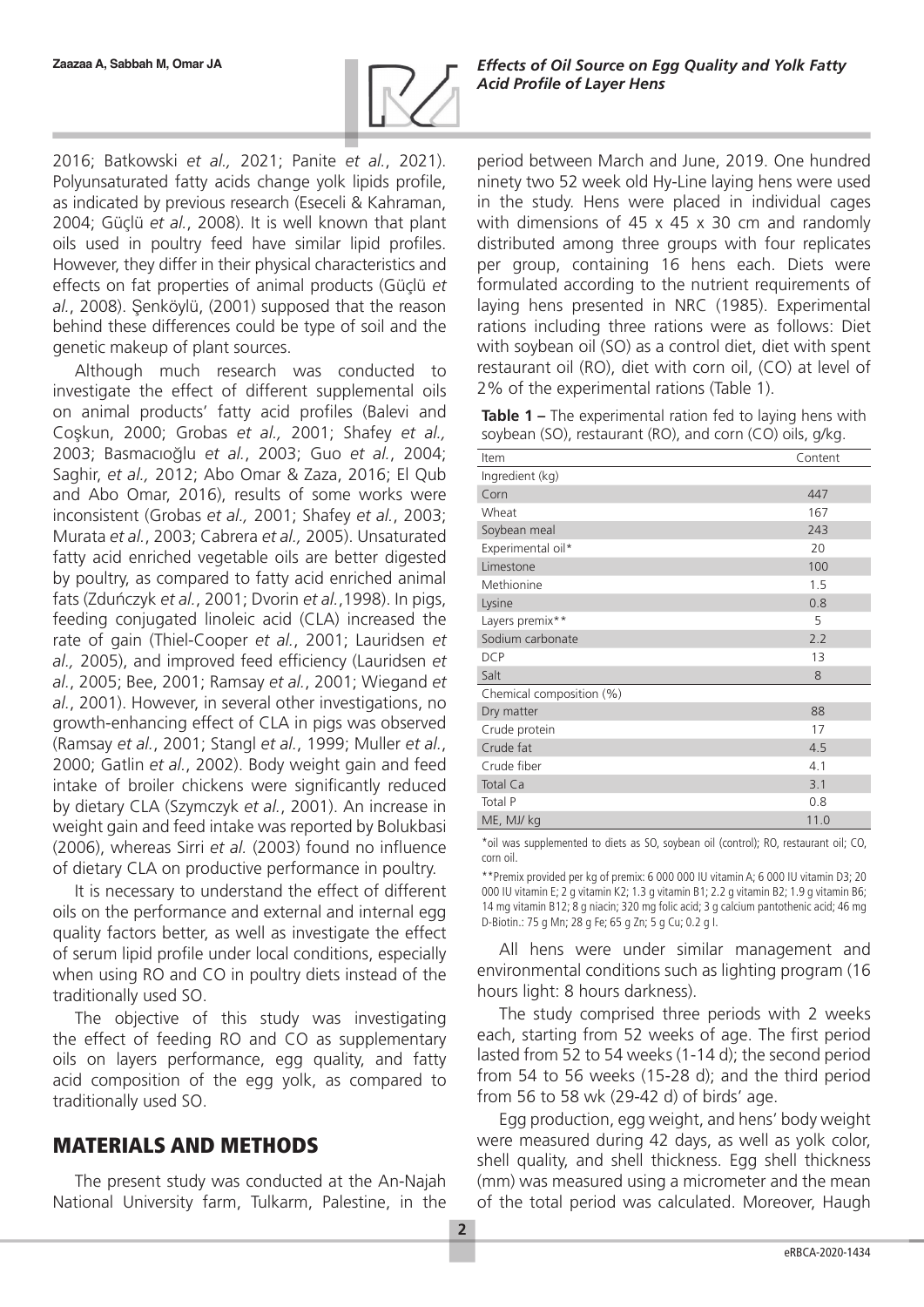

|  |  | Table 2 - Effect of oil source on egg production and egg weight. |  |
|--|--|------------------------------------------------------------------|--|
|  |  |                                                                  |  |

|                       | Days      | SΟ               | R <sub>O</sub>   | CО                        |
|-----------------------|-----------|------------------|------------------|---------------------------|
| Egg production $(\%)$ | 1-14      | $67.5 \pm 6.4$   | $71.3 \pm 7.0$   | $70.0 + 8.2$              |
|                       | $15 - 28$ | $63.8 \pm 8.0$   | $65.0 \pm 7.9$   | $66.7\pm 6.1$             |
|                       | 29-42     | $58.8 \pm 8.3$   | $58.8 \pm 7.5$   | $60.0 + 4.9$ <sup>a</sup> |
| Egg weight            | $1 - 14$  | $66.98 \pm 2.66$ | $65.8 + 4.36$    | $67.9 \pm 2.9$            |
|                       | $15 - 28$ | $63.0 + 3.87$    | $64.36+4.63$     | $64.85+4.45$              |
|                       | $29 - 42$ | $61.34 \pm 4.06$ | $62.74 \pm 3.35$ | $61.7+4.24$               |

 $^{\circ}$  Indicated significant difference when compared to week 42 in the same column (p<0.05).

unit (HU) was calculated using the following equation, introduced by Raymond Haugh in 1937:

 $HU = 100* log (H + 7.57)-(1.7 * W<sup>0.37</sup>)$ 

Where HU= Haugh unit, H= Albumen height in (mm), W= Egg weight in (gm).

Measurement of the fatty acid profile was conducted for both the oil used in the feed and egg yolk, being determined through gas chromatography analysis (PerkinElmer Claru 500 GCMS). After lipid extraction following to Bligh & Dyer (1959), fatty acid separations were achieved in a BPX70 capillary column (30 m × 250µm diameter). Oven temperature was programmed from 100 °C to 240 °C at a rate of 3 °C/ min, kept at 240 °C for 15 min, and then elevated to 350 °C at a rate of 3 °C/min. The final temperature was maintained for 30 min. Helium was used as carrier gas at a constant pressure of 260 kPa.

Experimental diets were analyzed for proximate nutrients using AOAC (1990) procedures.

Dry matter (DM) was determined by drying at 105°C until obtaining constant weight. The mineral content was then determined by ashing at  $600^{\circ}$ C for 8 h. Nitrogen was determined by the Kjeldahl method

| Table 3 - Effect of oil source on eggs quality of layers <sup>1</sup> . |  |  |  |
|-------------------------------------------------------------------------|--|--|--|
|-------------------------------------------------------------------------|--|--|--|

 $(CP = x 6.25)$ ; Association of Analytical Communities (1990). NDF and ADF were determined according to Van Soest *et al.* (1991).

The samples were analyzed for the mineral elements using an atomic absorption spectrophotometer (Shimadzu 650 model), whereas K and Na were determined using flame photometry.

#### Statistical analysis

All data were recorded and sorted using Excel 2013. Then, data were analyzed by one-way ANOVA with Statistical Analysis System (SAS, JMP 2008, version 8). When the ANOVA showed statistical significance, Tukey multiple range test was conducted. *p*<0.05 indicated significant difference.

#### RESULTS AND DISCUSSION

Egg production was not affected by type of oil fed (Table 3) and did not change during the course of the study. Güçlü (2008) reported no significant difference in egg production in the treatment groups of olive, soybean, and grape seed oils and that of the control group at the end of a 7 weeks period (0-42).

|                      | Week | <b>SO</b>                    | <b>RO</b>                    | CO.                          |
|----------------------|------|------------------------------|------------------------------|------------------------------|
|                      | 42   | $0.43 \pm 0.004$             | $0.41 \pm 0.05$              | $0.42 \pm 0.05$              |
| Shell thickness (mm) | 46   | $0.39 \pm 0.04$              | $0.40 \pm 0.04$              | $0.40 \pm 003$               |
|                      | 48   | $0.44 \pm 0.04$              | $0.42 \pm 0.03$              | $0.44 \pm 0.03$              |
|                      | 42   | $19.16 \pm 0.84$             | $19.85 \pm 1.31$             | $19.11 \pm 1.05$             |
| Yolk height (mm)     | 46   | $19.92 \pm 1.2$              | $19.67 \pm 1.42$             | $19.75 \pm 0.84$             |
|                      | 48   | $19.29 \pm 1.41$             | $19.01 \pm 1.55$             | $18.27 \pm 1.58$             |
|                      | 42   | $8.40 \pm 0.86$              | $8.07 \pm 1.17$              | $8.32 \pm 1.31$              |
| Albumen height (mm)  | 46   | $9.58 \pm 0.98$              | $9.73 \pm 1.65$              | $9.16 \pm 1.27$              |
|                      | 48   | $9.14 \pm 1.12$              | $9.55 \pm 1.46$              | $8.73 \pm 1.45$              |
|                      | 42   | $89.77 \pm 4.77$             | $88.01 \pm 6.59$             | $88.73 \pm 7.38$             |
| Haugh unit           | 46   | $96.67 \pm 4.36$             | $97.50 \pm 8.91$             | $94.06 \pm 5.94$             |
|                      | 48   | $94.87 \pm 5.22$             | $96.26 \pm 6.76$             | $92.47 \pm 7.30$             |
|                      | 42   | $10.58 \pm 0.95$             | $10.80 \pm 0.83$             | $10.67 \pm 0.62$             |
| Color                | 46   | $7.17 \pm 0.90$ <sup>a</sup> | $7.17 \pm 0.90$ <sup>a</sup> | $7.17 \pm 0.99$ <sup>a</sup> |
|                      | 48   | $7.00 \pm 0.71$ <sup>a</sup> | $7.00 \pm 0.91$ <sup>a</sup> | $7.17 \pm 0.80$ <sup>a</sup> |

 $\alpha$  indicating the difference within the same column is significant (p<0.05).

1 The egg quality of 16 laying hens per treatment.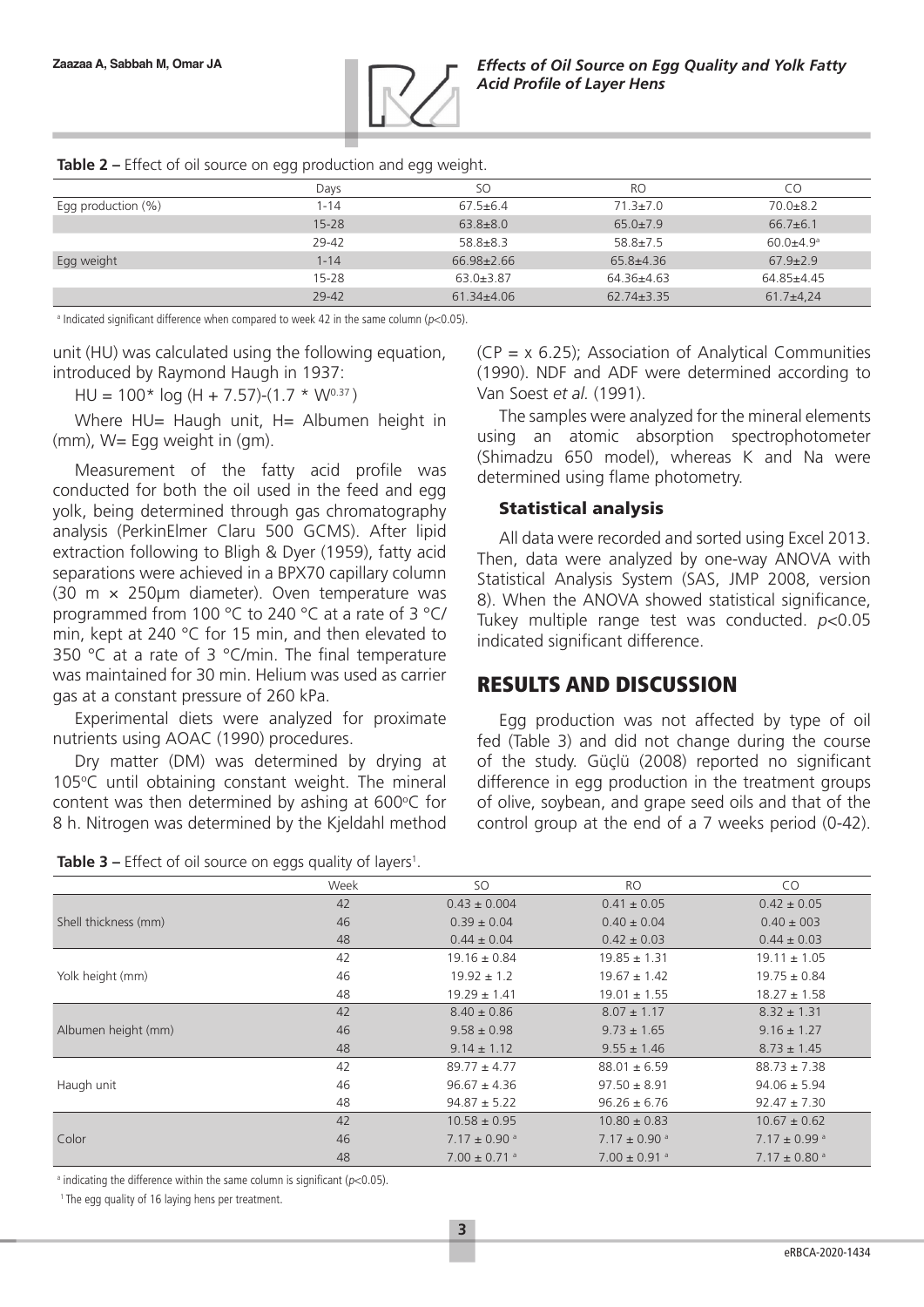

Similar reports showed that there was no significant difference in egg production between laying hens with diets containing olive and soybean oil and the control group (Shafey *et al.*, 2003). Other research showed that soybean and grape seed oil had no significant effect on egg production (Filardi *et al.*, 2007). Similar findings were reported when feeding canola oil (Costa *et al.* 2008). Moreover, Hosseini-Vashan & Afzali (2008) reported that palm oil had no effect on egg yield when fed at rate of 4.5% of ration. Results of this study are consistent with those reported by Brugalli *et al.* (1998) and Muramatsu *et al.* (2005), who did not observe any effect of dietary oil inclusion levels on egg production. Grobas *et al.* (2004), studying different PUFA sources in layer feeds, observed that although fat source did not influence feed intake, egg production, or feed efficiency, diets containing soybean oil produced heavier eggs as compared with tallow, olive oil, or linseed oil being used as PUFA sources. Similarly, heavier eggs and albumens were observed in layers fed with palm oil (Santtos *et al.*, 2019). In contrast, Costa *et al.* (2008) reported a linear effect of different soybean levels on egg production. Egg production was increased with increasing level of soybean oil in the diet (Rodrigues *et al.* 2005). The inconsistency in the effects of different oil sources in egg yield could be due to several factors such as the crops' production level, climate, and the vegetation stage of the crop.

Eggs mean weight were not affected by different types of supplemented oil. A similar trend was observed for shell thickness, yolk heights, Haugh unit, and albumen heights (Table 3). Güçlü (2008) showed that oil source had significant positive effects on egg weights with addition of olive, soybean, and grape seed oils to layer hens rations as compared to control rations at the end of a 6 weeks feeding trial. A similar effect was observed when feeding linoleic acid to laying hens, whereas this acid improved the metabolism of estradiol of plasma that leads to more synthesis of fat and proteins, improving egg production and weights.

Supplemental oils significantly reduced the index of yolk color as compared to the first period of the study (Table 3). This result is in disagreement with previous research were oil source had no effect on the yolk index (Güçlü, 2008).

Shell thickness was not affected by the oil source fed, with similar results reported by Güçlü (2008) when olive, soybean, and grape seed oils had no effect on shell thickness when compared with control. In the present study, slight improvements in eggshell thickness were observed in all diets that did not contain maize, sesame, and fish oil (*p*>0.05). Grobas *et al.* (2000) observed better egg quality in layers that were fed diets containing soybean oil. On the other hand, Mazalli *et al.* (2004) found an effect of fat sources on eggshell percentage, but only when vitamin E levels were increased from 12 IU to 100 IU, with the lowest eggshell percentage being determined by the addition of a mixture of fish oil and linseed oil (1:1) and the addition of sunflower oil.

**Table 4 –** Fatty acid profile of the oil used to feeding the hens.

|                                  |       | Fatty acid (%) of supplemental oils |       |
|----------------------------------|-------|-------------------------------------|-------|
| Fatty acid                       | SO.   | <b>RO</b>                           | CO    |
| C8:0 Caprylic acid               | 0.00  | 0.50                                | 0.00  |
| C12:0 Lauric acid                | 0.33  | 0.00                                | 0.00  |
| C14:0 Myristic acid              | 0.36  | 0.05                                | 0.00  |
| C <sub>16</sub> :0 Palmitic acid | 18.77 | 8.34                                | 13.36 |
| C18:0 Stearic acid               | 5.13  | 3.94                                | 2.19  |
| C16:1 7-hexadeconoic acid        | 0.00  | 0.00                                | 0.00  |
| C16:1 Palmitoleic acid           | 0.00  | 0.00                                | 0.00  |
| C <sub>18:1</sub> Cis oleic acid | 34.37 | 38.34                               | 36.51 |
| C18:1 Trans oleic acid           | 2.14  | 0.98                                | 0.84  |
| C <sub>18:2</sub> Linoleic acid  | 38.90 | 47.85                               | 46.84 |

The mean value of the percentage of yolk fatty acids in different dietary groups is shown in Table 5. The results demonstrated that both fatty acid C8:0 and C12:0, present in restaurant and stock oil respectively, do not present in the egg yolk in all the treatments. However, the obtained results showed that the saturated fatty acid (C14:0) significantly increased its presence in the yolk of laying hens that consumed feed prepared with RO after 46 weeks, and with CO after 48 weeks, as compared to SO (control). However, the level of unsaturated fatty acid (C16:1) 7-hexadeconoic acid was significantly reduced in the egg yolk of the laying hens that consumed the feed containing RO, while no significant difference appeared when corn oil was used to feed the hens as compared to control. Moreover, fatty acid (C18:2) level was significantly reduced after the laying hens consumed the feed that contained RO instead of SO. In contrast, (C18:2) level was significantly increased after feeding the hens with the feed contain CO at 46 weeks (Batkowski *et al.*, 2021; Panite *et al.*, 2021)

The effect of feeding weeks at the same treatment on the fatty acid profile of egg yolk was also evaluated and the results showed that the level of fatty acid C14:0 significantly increased at 48 weeks when hens were fed with feed containing RO, as compared to 42 weeks for the same treatment. Whereas, the level of unsaturated fatty acid C18:1 Cis, significantly reduced and that of C18:1 Trans significantly increased, due to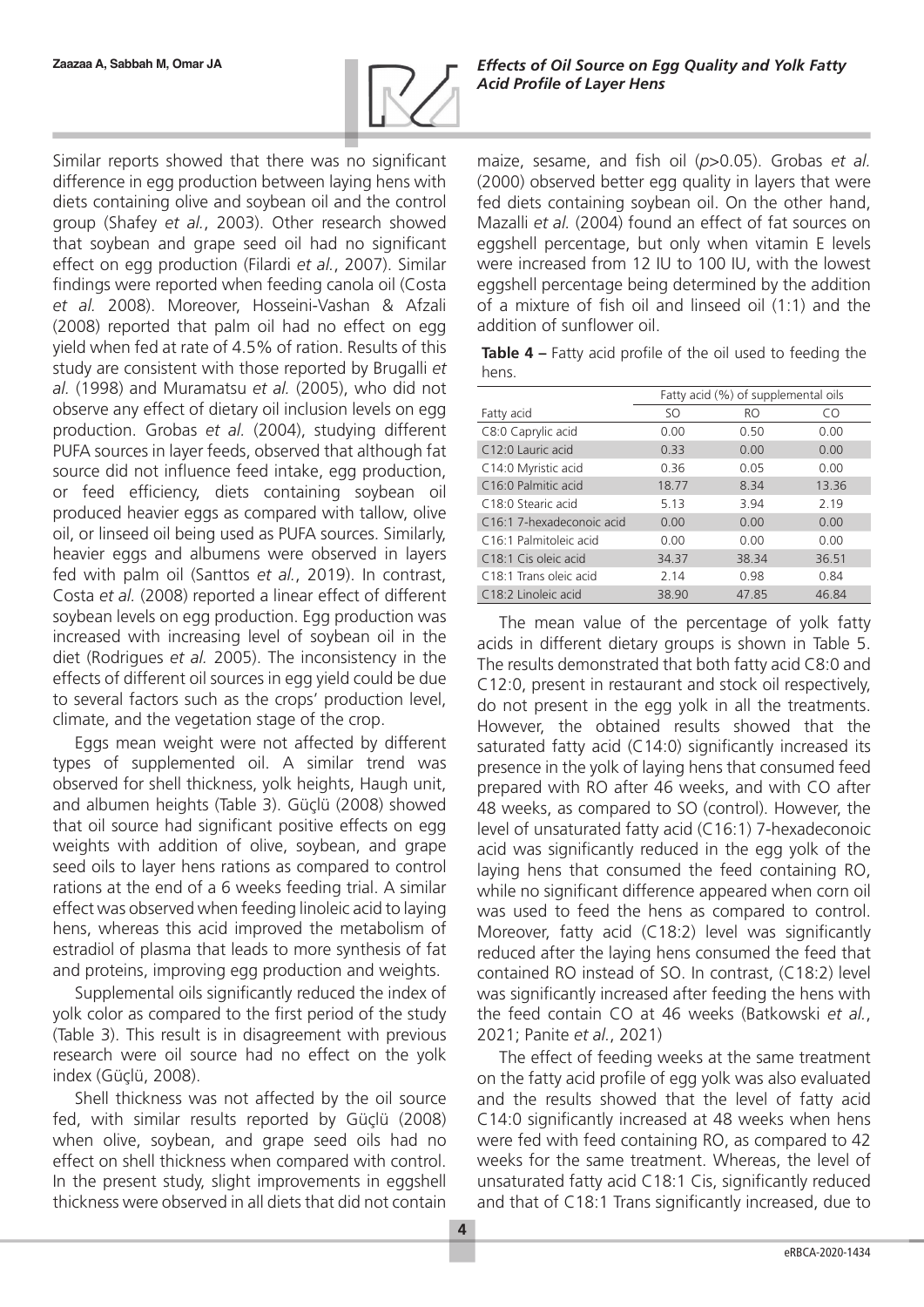| Table 5 - Effect of different oil sources on fatty acid composition of egg yolk                                                                                                                                |                  |                  |                  |                               |                              |                               |                               |                               |                              |
|----------------------------------------------------------------------------------------------------------------------------------------------------------------------------------------------------------------|------------------|------------------|------------------|-------------------------------|------------------------------|-------------------------------|-------------------------------|-------------------------------|------------------------------|
|                                                                                                                                                                                                                |                  | Stock oil        |                  |                               | Oxidized oil                 |                               |                               | Corn oil                      |                              |
| Fatty acid (%)                                                                                                                                                                                                 |                  | Feeding weeks    |                  |                               | Feeding weeks                |                               |                               | Feeding weeks                 |                              |
|                                                                                                                                                                                                                | 42               | 46               | $\frac{8}{4}$    | $\overline{4}$                | $\frac{6}{5}$                | 48                            | 42                            | 46                            | 48                           |
| C8:0 Caprylic acid                                                                                                                                                                                             | O                | 0                | O                | $\circ$                       | $\circ$                      | $\circ$                       | $\circ$                       | 0                             | $\circ$                      |
| C12:0 Lauric acid                                                                                                                                                                                              | O                | O                | O                | 0                             | O                            | O                             | $\circ$                       | 0                             | $\circ$                      |
| C14:0 Myristic acid                                                                                                                                                                                            | $0.35 \pm 0.00$  | $0.18 \pm 0.07$  | $0.24 \pm 0.03$  | $0.15 \pm 0.00$               | $0.24 \pm 0.03$ <sup>a</sup> | $0.29 \pm 0.04^b$             | $0.24 \pm 0.11$               | $0.17 \pm 0.00$               | $0.36 \pm 0.11$ <sup>a</sup> |
| C16:0 Palmitic acid                                                                                                                                                                                            | $28.01 \pm 1.51$ | $26.99 \pm 0.88$ | $27.05 \pm 0.61$ | $26.68 \pm 0.68$              | $26.75 \pm 0.3$              | $29.4 \pm 2.26$               | $37.21 \pm 1.69$ <sup>a</sup> | $27.66 \pm 2.66^b$            | $26.71 \pm 0.97^b$           |
| C18:0 Stearic acid                                                                                                                                                                                             | $7.52 \pm 0.26$  | $6.32 \pm 0.63$  | $8.88 \pm 0.93$  | $7.47 \pm 0.30$               | $8.48 \pm 1.01$              | $8.19 \pm 1.96$               | $7.67 \pm 1.77$               | $8.07 \pm 1.97$               | $8.44 \pm 0.50$              |
| Sum of SFA                                                                                                                                                                                                     | $35.88 \pm 1.77$ | $33.49 \pm 1.58$ | $36.17 \pm 1.57$ | $34.3 \pm 0.98$               | $35.47 \pm 1.35$             | $37.88 \pm 4.26$              | $45.12 \pm 3.57$              | $35.9 \pm 4.63^{b}$           | $35.51 \pm 1.58^{\circ}$     |
| C16:17-hexadeconoic acid                                                                                                                                                                                       | $0.36 \pm 0.07$  | $0.36 \pm 0.03$  | $0.48 \pm 0.10$  | $0.23 \pm 0.02$               | $0.35 \pm 0.07$              | $0.28 \pm 0.18$ <sup>a</sup>  | $0.29 \pm 0.08$               | $0.36 \pm 0.06$               | $0.52 \pm 0.09^{\circ}$      |
| C16:1 Palmitoleic acid                                                                                                                                                                                         | $1.96 \pm 0.50$  | $1.90 \pm 0.23$  | $1.89 \pm 0.45$  | $1.82 \pm 0.06$               | $1.82 \pm 0.25$              | $2.25 \pm 1.06$               | $1.72 \pm 0.48$               | $1.83 \pm 0.55$               | $1.68 \pm 0.45$              |
| C18:1 Cis oleic acid                                                                                                                                                                                           | $44.16 \pm 1.60$ | $48.02 \pm 1.50$ | $43.0 \pm 1.65$  | $47.65 \pm 0.91$              | $48.87 \pm 0.63$             | $43.06 \pm 1.95^{\circ}$      | $36.31 \pm 3.36^{\circ}$      | $46.09 \pm 2.89$              | $45.89 \pm 0.72^b$           |
| C18:1 Trans oleic acid                                                                                                                                                                                         | $3.12 \pm 1.24$  | $2.27 \pm 0.32$  | $3.72 \pm 0.96$  | $2.28 \pm 0.67$               | $3.99 \pm 1.27$              | $4.03 \pm 1.35^b$             | $4.87 \pm 0.73$               | $2.88 \pm 0.89$               | $1.99 \pm 0.24^b$            |
| C18:2 Linoleic acid                                                                                                                                                                                            | $14.28 \pm 0.45$ | $12.95 \pm 0.76$ | $13.29 \pm 1.90$ | $11.97 \pm 2.46$ <sup>a</sup> | $8.89 \pm 2.69^{\circ}$      | $11.16 \pm 2.75$ <sup>a</sup> | $11.86 \pm 0.85$ <sup>a</sup> | $14.71 \pm 1.61$ <sup>a</sup> | $14.58 \pm 1.03$             |
| Sum of USFA                                                                                                                                                                                                    | $63.88 \pm 3.86$ | $65.5 \pm 2.84$  | $62.38 \pm 5.06$ | $63.95 \pm 4.12$              | $63.92 \pm 4.91$             | $60.78 \pm 7.29$              | $55.05 \pm 5.50$              | $65.87 \pm 6.00$              | 64.66 ± 2.53                 |
| a, Mean value in the same row are significant different as compared to the control (stock oil) (p<0.05), the mean value with letter "b" are significantly different as compared to the same treatment (p<0.05) |                  |                  |                  |                               |                              |                               |                               |                               |                              |

the influence of the heat treatment that was applied to the oil before its use as feed.

Replacing SO with corn oil resulted in significant reduction in levels of saturated fat acid C14:0 in yolk, as well as in total saturated fatty acids. Saturated fatty acids levels were reduced in yolks of layer hens consuming flaxseed oil (Huang, 2016). The reduction in SFA was mainly due to the decline in C16:0 fatty acid concentration while the increase in n-3 PUFA were likely due to the elevated concentration of C18:3n-3 and C22:6n-3. Similar to our findings, Jia *et al.* (2008) reported that feeding 15% of Linpro to layers increased n-3 PUFA concentrations in eggs by 106%. However, the unsaturated fatty acids C16:1 7-hexadeconoic acid and C18:1 Cis significantly increased. C18:1 Trans significantly reduced in comparison to week 42 in the same treatment. In conclusion, feeding laying hens with high quality oil such as corn oil increases polyunsaturated fatty acids in egg yolk.

# CONFLICT OF INTERESTS

The authors declare no potential conflict of interest.

## ACKNOWLEDGEMENT

We thank the Palestinian Agricultural Academic Cooperation (PAAC) NICHE-PAA 233 Project Funded by NUFFIC-The Netherlands

# **REFERENCES**

- Abo Omar J, Zaazaa A. Performance and Carcass Characteristics of Rabbits Fed Oil Supplemented Diets. Walailak Journal of Science and Technology 2016;13(2):93-100.
- AOAC Association of Official Analytical Chemists. Official methods of analysis. 15<sup>th</sup> ed. Arlington; 1990.
- Balevi T, Co şkun B. Effects of some dietary oils on performance and fatty acid composition of eggs in layers. Revue de Médecine Vetérinaire 2000;151:847-854.
- Basmacıo ğlu H, Çabuk M, Ünal K, Özkan K, Akkan S, Yalçın H. Effects of dietary fish oil and flax seed on cholesterol and fatty acid composition of egg yolk and blood parameters of laying hens. South African Journal of Animal Science 2003;33:266-273.
- Batkowskaa J, Drabika, K, Brodackia A , Czechb A , Adamczukc A. Fatty acids profile, cholesterol level and quality of table eggs from hens fed with the addition of linseed and soybean oil. Food Chemistry 2021;334:127612.
- Bee G, Dietary conjugated linoleic acids affect tissue lipid composition but not de novo lipogenesis in finishing pigs. Animal Research 2001;50:383-399.
- Bligh EG, Dyer WY. A rapid method of total lipid extraction and purification. Canadian Journal of Biochemistry and Physiology 1959;37:911-917.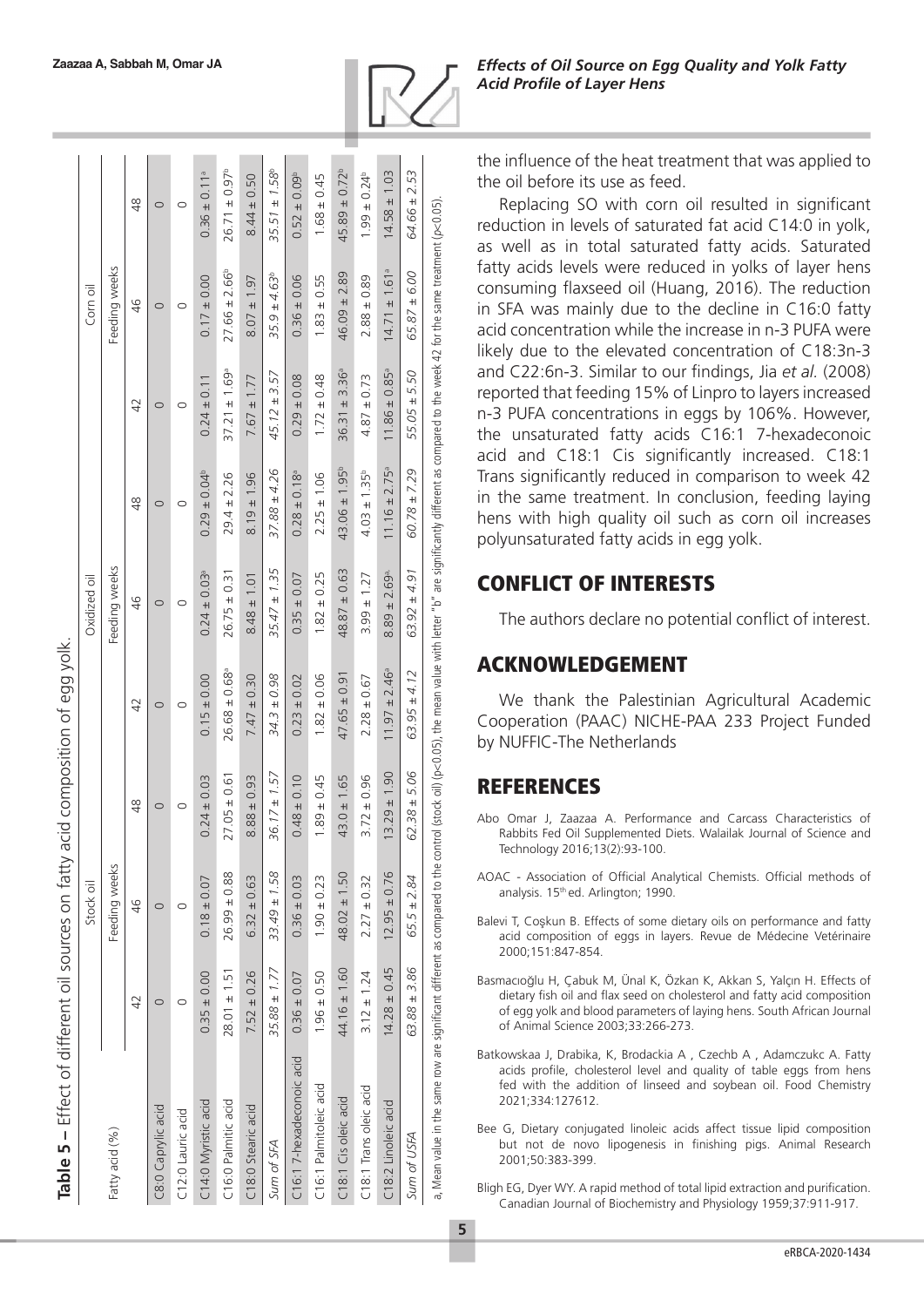

- Bolukbasi SC. Effect of conjugated linoleic acid (CLA) on broiler performance, serum lipoprotein content, muscle fatty acid composition and meat quality during refrigerated storage. British Poultry Science 2006;47:470-476.
- Brugalli I, Rutz F, Roll VFB. Interação entre níveis de gordura e de proteína da dietasobre a qualidade da casca e desempenho de poedeiras durante o verão. Revista Brasileira de Agrociência 1998;4(3):158-160.
- Cabrera MC, Saadoun A, Grompone A, Pagana T, Sami M. Olivero R, del Puerto M. Enriching the egg yolk in n-3 fatty acids by feeding hens with diets containing horse fat produced in Uruguay. Food Chemistry 2005;98:767-773.
- Costa FGP, Souza JG, Silva JHV, Rabello CB, Goulart CC, Lima Neto RC. Influência do óleo de linhaça sobre o desempenho e a qualidade dos ovos de poedeiras semipesadas. Revista Brasileira de Zootecnia 2008;37(5):861-868.
- Dvorin A, Zoref Z, Mokady S, Nitsan Z. Nutritional aspects of hydrogenated and regular soybean oil added to diets of broiler chickens. Poultry Science 1998;77:820-825.
- El Qub M, Abo Omar J. Performance, carcass characteristics and blood fat metabolites of broilers fed oil supplemented diets. Walailak Journal of Science and Technology (WJST) 2016;13(2):85-92.
- Eseceli H, Kahraman R. Effect of dietary supplementation of sunflower and fish oil with additive vitamin  $E$  or  $C$  on fatty acid composition of egg yolks and malondialdehyde levels in layer hens. İstanbul Üniversitesi Veteriner Fakültesi Dergisi Journal of Faculty of Veterinary Medicine 2004;30:19-35.
- Filardi R da S, Junqueira OM, Laurentiz AC de, Casartelli EM, Assuena V, Pileggi J, *et al.* Rice bran utilization in commercial laying hens diets formulated on total and digestible amino acid basis. Ciência Animal Brasileira 2007;8(3):397-405.
- Gatlin LA, See MT, Larick DK, Lin X, Odle J. Conjugated linoleic acid in combination with supplemental dietary fat alters pork fat quality. Journal Nutrition 2002;132:3105-3112.
- Grobas S, Méndez J, Lázaro R, Blas C, Mateos GC. Influence of source and percentage of fat added to diet onperformance and fatty acid composition of egg yolks of two strainsof laying hens. Poultry Science 2001;80:1171–1179.
- Güçlü BK, Uyanık F, İşcan KM. Effects of dietary oil sources on egg quality, fatty acid composition of eggs and blood lipids in laying quail. South African Journal of Animal Science 2008;38 (2):91-100.
- Guo Y, Chen S, Xia Z, Yuan J. Effects of different types of polyunsaturated fatty acids on immune function and PGE2 synthesis by peripheral blood leucocytes of laying hens. Animal Feed Science and Technology 2004;116:249-257.
- Hosseini-Vashan SJ, Afzali N. Effect of different levels of palm olein oil in laying hen's performance and yolk cholesterol international Journal of Poultry Science 20008;7(9):908-912.
- Huang S. Effects of feeding extruded flaxseed on layer performance. Quebec: Department of Animal Science McGill University; 2016.
- Jia W, Slominski BA, Guenter W, Humphreys A, Jones O. The effect of enzyme supplementation on egg production parameters and omega-3 fatty acid deposition in laying hens fed flaxseed and canola seed. Poultry Science 2008;87:2005-2014.
- Kralik G, Kralik Z, Hanžek D. The effect of vegetable oils and the fish oil on the fatty acid profile in egg yolks. Poljoprivreda 2020;26(2):79-87.
- Lauridsen C, Mu H, Henckel P. Influence of dietary conjugated linoleic acid (CLA) and age at slaughtering on performance, slaughter- and meat quality, lipoproteins, and tissue deposition of CLA in barrows. Meat Science 2005;69:393-399.
- Mazalli MR, Faria DE, Salvador D, Ito DT. A comparison of the feeding value of different sources of fats forlaying hens: 1. Performance characteristics. Journal Applied Poultry Research 2004;13:274–279.
- Mohamed LA, El-Hindawy MM, Alagawany M, Salah AS, El-Sayed SA. Effect of low- or high-CP diet with cold-pressed oil supplementation on growth, immunity and antioxidant indices of growing quail. Journal of Animal Physiology and Animal Nutrition 2019;103:1380-1387
- Muller HL, Kirchgessner M, Roth FX, Stangl GI. Effect of conjugated linoleic acid on energy metabolism in growing-finishing pigs. Journal of Animal Physiology and Animal Nutrtion 2000;83:85-94.
- Muramatsu K, Stringhini, JH, Café MB. Desempenho, qualidade e composição de ácidos graxos do ovo de poedeiras comerciais alimentadas com rações formuladas commilhooumilhetocontendo diferentes níveis de óleo vegetal. Acta Scientiarum. Animal Sciences 2005;27(1):43-48.
- Murata LS, Ariki J, Machado CR, Silva L da PG, Rezende MJM. Effect of oils source on blood lipid parameters of commercial laying hens. Brazilian Journal of Poultry Science 2003;5:203-206.
- Newman RE, Bryden W, Fleck E, Ashes JR, Buttemer WA, Storlien LH, Downing JA. Dietary n-3 and n-6 fatty acids alter avian metabolism: metabolism and abdominal fat deposition. British Journal of Nutrition 2002;88:11-18.
- NRC National Research Council. Nutrient requirement of rabbits. Washington: National Academy Press; 1985.
- Panaite TD, Violeta Nour, V, Saracila M , Turcu R, Untea AE, and Vlaicu P. Effects of linseed meal and carotenoids from different sources on egg characteristics, yolk fatty acid and carotenoid profile and lipid peroxidation. Foods 2021;10:1246
- Popova T, Petkov E, Ayasan T, Ignatova M. Quality of Eggs from Layers Reared under Alternative and Conventional System. Brazilian Journal of Poultry Science 2020;22:eRBCA-2019-1172.
- Ramsay TG, Evock-Clover CM, Steele NC, Azain MJ. Dietary conjugated linoleic acid alters fatty acid composition of pig skeletal muscle and fat. Journal of Animal Science 2001;79:2152-61.
- Reda FM, Alagawany M, Mahmoud HK, Mahgoub SA, Elnesr SS. Use of red pepper oil in quail diets and its effect on performance, carcass measurements, intestinal microbiota, antioxidant indices, immunity and blood constituents. Animal 2019;14:1025-1033
- Reda FM, El-Kholy M, Abd El-Hack AE, Taha S, OthmanA A, Alagawa Allam M. Does the use of different oil sources in quail diets impact their productive and reproductive performance, egg quality, and blood constituents? Poultry Science 2020;99:3511–351
- Rodrigues EA, Cancherini LC, Junqueira OM. Desempenho, qualidade da casca e perfil lipídico de gemas de ovos de poedeiras comerciais alimentadas comníveiscrescentesde óleo de soja no segundo ciclo de postura. Acta Scientarium Animal Science 2005;27(2):207-212.
- Saghir S, Abo Omar JA, Naser O, Ghanam I. Performance and carcass characteristics of finishing Black goat kids fed oil supplemented diets. Animal Feed Science and Technology 2012;175:1-7.
- Santos R, Segura JC, Luís Sarmiento L. Egg quality during storage of eggs from hens fed diets with crude palm oil. Journal MVZ Cordoba 2019;24(3):7297-7304
- SAS Institute. SAS User's guide: statistics. 6th ed. Cary; 2008.
- Shafey TM, Dingle JG, McDonald MW, Kostner K. Effect of type of grain and oil supplement on the performance, blood lipoproteins, egg cholesterol and fatty acids of laying hens. International Journal Poultry Science 2003;2:200-206.